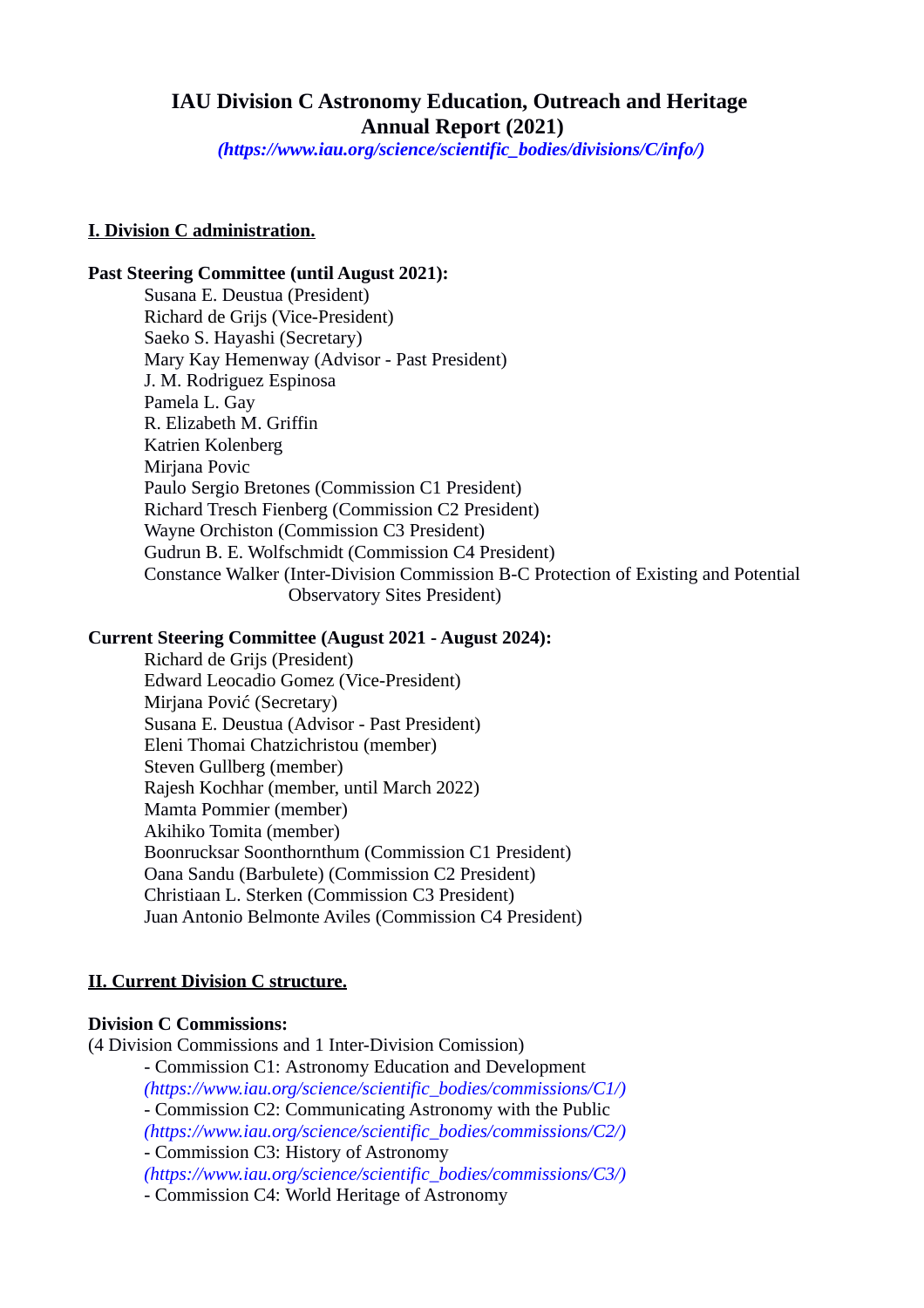*(https://www.iau.org/science/scientific\_bodies/commissions/C4/)* - Inter-Division B-C Comission: Protection of Existing and Potential Observatory Sites *(https://www.iau.org/science/scientific\_bodies/commissions/B7/)*

### **Division C Working Groups:**

**-** Working Group on Key Initiatives in Education, Outreach and Development *(https://www.iau.org/science/scientific\_bodies/working\_groups/334/)* - Star Names *(https://www.iau.org/science/scientific\_bodies/working\_groups/280/)* **-** Inter-Division C-E Working Group: Solar Eclipses (Divisions C and E) *(https://www.iau.org/science/scientific\_bodies/working\_groups/93/)*

**Additional note:** The new Division C Working Group on Key Initiatives in Education, Outreach, and Development was proposed by the IAU Officers and Division C and has as a main goal to encompass a number of valuable, consolidated programmes promoted by the IAU in connection with education, outreach, and development. This newly formed working group will join the following initiatives: Galileo Teacher Training Program (GTTP), Network for Astronomy School Education (NASE), Pale Blue Dot (Astronomy for Global Citizenship and Environmental Awareness), and Universe Awareness (UNAWE).

### **III. Division C members.**

*(https://www.iau.org/science/scientific\_bodies/divisions/C/members/)*

- Total number of active members: 2498
- Number of junior members: 236

# **IV. 2021 meetings under Division C.**

In 2021, one Symposium was held that had requested Division C support:

- IAUS 366: The Origin of Outflows in Evolved Stars (Virtual Meeting, Belgium) *(https://www.iaus366.be)*

Sixteen proposals were received and revised in 2021 for organising symposia in 2023. Out of these, Division C support was requested and provided to the following proposals:

- Planetary Nebulae: a Universal Toolbox in the Era of Precision Astrophysics (PI. Orsolo DeMarco, Poland)
- From The Universe Back To Earth: Developing Astronomy To Meet Today's Natural Challenges (PI. Premadi Premana, Indonesia)
- Dark sky and astronomical heritage in boosting astro-tourism around the globe (PI. Solomon B. Tessema, Ethiopia)
- Astronomy and Satellite Constellations: Pathways Forward
	- (PI. Constance Walker, Spain)

# **V. Division C newsletter.**

Current Division C Steering Committee agreed on publishing the Newsletter every four months, distributing it to all members, and making it publicly available through the Division website. These Newsletters shall give more visibility to the work done under Division C, its Commissions, and Working Groups. The last prepared newsletter was published in January 2022. It provided a list of